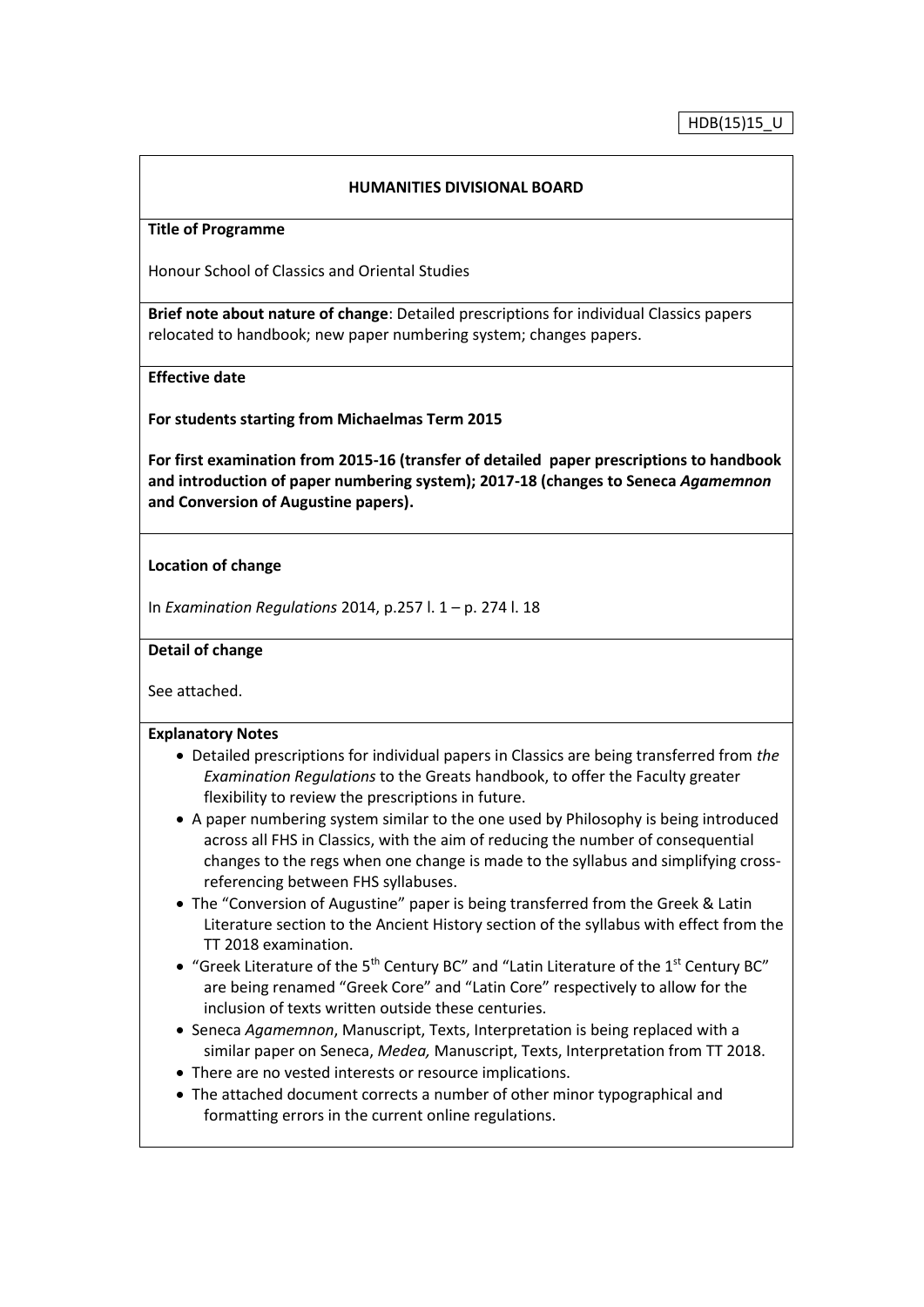## **Honour School of Classics And Oriental Studies**

**A**

1. The Honour School of Classics and Oriental Studies shall be under the joint supervision of the Boards of the Faculties of Classics and of Oriental Studies, which shall appoint a standing joint committee to make, and to submit to the two boards, proposals for regulations concerning the examination.

2. No candidate shall be admitted to the examination in this School unless he or she has either passed or been exempted from the First Public Examination.

3. The Public Examiners in this School shall be such of the Public Examiners in the Honour Schools of Literae Humaniores and of Oriental Studies as may be required, together with any additional examiners who may be required who shall be nominated by the committee for the nomination of Public Examiners in one or both of those Honour Schools as appropriate. 4. In the Class List issued by the examiners the Main Subject and Additional Language offered by each candidate shall be indicated.

**B**

Candidates must offer one Main Subject and one Additional Language, of which one must be Classics and the other a subject or language in Oriental Studies as specified below. In addition they may offer, but are not required to offer, a Special Thesis in Classics, or in Oriental Studies, or in a subject linking Classics and Oriental Studies, in accordance with the Regulation on Theses in the Regulations for the Honour School of Literae Humaniores, save that references there to the Honour School of Literae Humaniores shall be deemed to be references to the Honour School of Classics and Oriental Studies, the competent authority for dealing with proposals shall be the standing joint committee Joint Standing Committee for Classics and Oriental Studies, and proposals should be submitted to the chair of that committee. Candidates offering a Special Thesis may not also offer an additional optional special subject where that is allowed under the Regulations for Oriental Studies.

Classics may be offered either as a Main Subject or as an Additional Language, save that those who have satisfied the Moderators in Honour Moderations or the Preliminary Examination in Classics may not offer Classics as an Additional Language without permission from the standing joint committeeJoint Standing Committee for Classics and Oriental Studies; such permission must be sought if possible no later than the beginning of the term following that in which the candidate sat the First Public Examinationas early as possible, and in any case no later than noon on the Friday of the first week of Michaelmas Term before the examination.

In Oriental Studies, the following may be offered either as a Main Subject or as an Additional Language: Arabic, Hebrew, Persian, Sanskrit, Turkish.

Egyptology and Ancient Near Eastern Studies may be offered only as a Main Subject.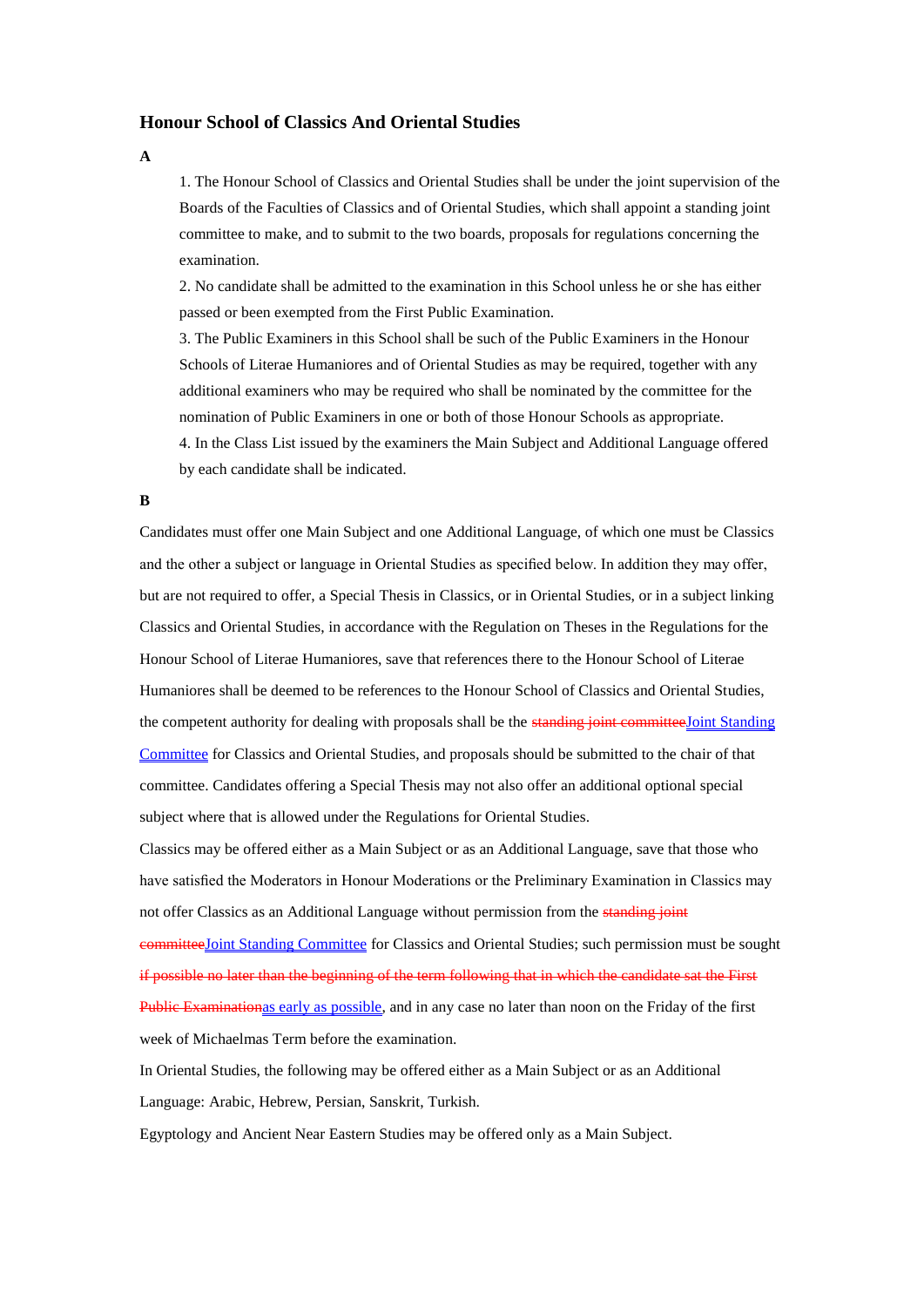Any candidate whose native language is not English may bring a bilingual (native language to English) dictionary for use in any examination paper where candidates are required to translate Ancient Greek and/or Latin texts into English.

The following may be offered only as an Additional Language: Akkadian, Aramaic and Syriac, Armenian, Coptic, Egyptology, Old Iranian, Pali.

# **All Subjects and Languages other than Classics will be examined in accordance with the Regulations for the Honour School of Oriental Studies.**

The subjects available in Classics are listed below. Those offering Classics as their Main Subject must offer **five** of these, of which at least two (or, in the case of those offering xlvii), (xlviii) *Greek* or *Latin for Beginners*, at least one) must be drawn from 130-5, 401-6, 501-18, [**From 1 October 2017** 524,] 541-2, 551-2 and 581 nos (i)–(xx), (xxviii), (xxix) and (xli)-(xlvi); those offering Classics as their Additional Language must offer **three**, of which at least one must be drawn from nos (i)–(xx), (xxviii), (xxix) and (xli-xlviii)130-5, 401-6, 501-18, [**From 1 October 2017** 524,] 541-2, 551-2, 581 or *Greek* or *Latin for Beginners* (see note (i) below).[on which, see note (f) below]. Subjects 401-14, 501-18, 524, 551-4 and 601-5 below will be set in accordance with the regulations for the Honour School of Literae Humaniores. For each subject, a detailed specification and (where applicable) prescribed texts will be given in the Greats Handbook applicable to the relevant year of

examination. The handbook will be published by Monday of Week 5 of Hilary Term two years preceding the examination.

NOTE: (a) Subjects in Greek and Latin Literature, nos (i)–(xiv): candidates offering more than one of these subjects must offer (i) or (ii), and may offer both.

NOTE: (b) Each of the subjects (iii)(a) Historiography, (iii)(b) Lyric Poetry and (iii)(c) Comedy (of which candidates may offer only one) will be examined by an extended essay of up to 6,000 words and a one-and-a-half hour paper, as specified in the Regulations for the Honour School of Literae Humaniores. For each of the subjects in (iii), version (i) (as specified for the Honour School of Literae Humaniores) is the only version available to candidates who have satisfied the Moderators in Course IA, IB or IC of Honour Moderations in Classics or of the Preliminary Examination in Classics. Candidates offering one of these subjects who are also offering a dissertation on a topic in their Oriental language should consult the chair of the standing joint committee for Classics and Oriental Studies about the timing of submission of the dissertation.

NOTE: (c) Subjects in Greek and Roman History, nos (xv)–(xxvii): candidates offering more than one of these subjects must offer at least one of (xv)–(xx); candidates offering more than three of these subjects must offer at least two of (xv)–(xx) and may not offer more than two of (xxi)–(xxvii).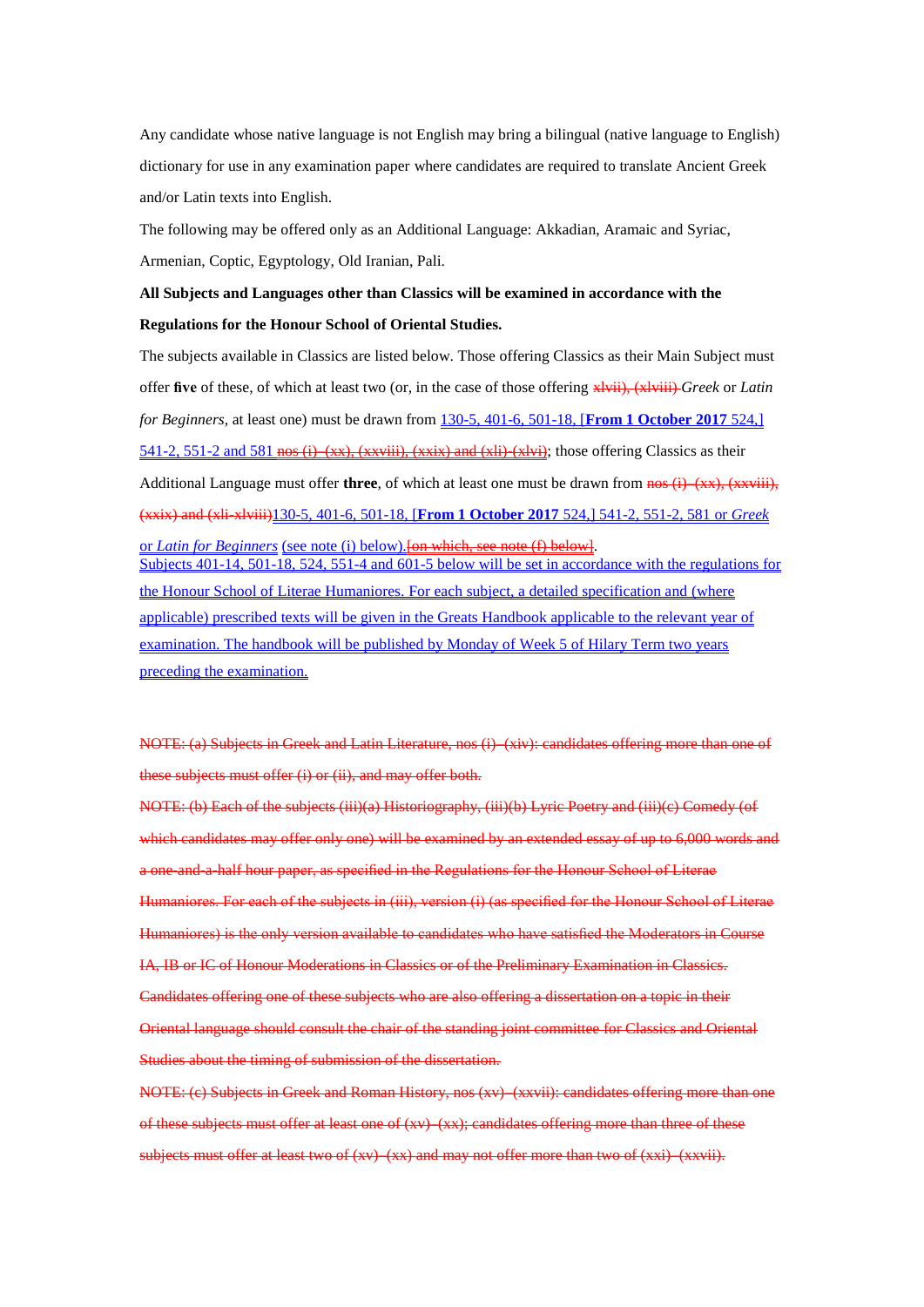Candidates offering any of subjects (xy) (xx) must also offer the associated translation paper(s) set in the Honour School of Literae Humaniores, though candidates without competence in the relevant language may apply for dispensation from this requirement by application to the chair of the standing joint committee by noon on the Friday of the first week of Michaelmas Term before the examination, setting out the full range of their intended options and stating why they think it educationally desirable to offer them.

NOTE: (d) Subjects in Philology and Linguistics, nos (xxviii)–(xxxi): candidates may not offer more than two of these subjects.

NOTE: (e) Subjects in Greek and Roman Archaeology, nos : (xxxii)-(xxxvi): candidates may not offer more than two of these subjects.

NOTE: (i) (f) Subject (xlvii), (xlviii), *Greek* or *Latin for Beginners* counts as *two* subjects. It may not be offered by candidates who have satisfied the Moderators in Course IA, IB or IC of Honour Moderations in Classics or of the Preliminary Examination in Classics. Candidates who offer *Greek* or *Latin for Beginners* must offer *either* both subjects in Greek (566/568) *or* both subjects in Latin (567/569), and may not offer either subject in the same language as they offered in Course IIA or IIB of Honour Moderations or the Preliminary Examination in Classics, if they sat either of those examinations. If they offer *Greek for Beginners* they may if they wish *offer Greek Core* as non-textbased  $(521)$ Literae Humaniores subject III.1(b) as subject (i); in that case, they must also offer at least one of subjects 130-5, 401-6, 502-18, [**From 1 October 2017** 524,] 541-2, 551-2 or 581(ii)-(xx), (xxviii), (xxix) and : (xli)-(xlvi) if they are offering Classics as their main subject. If they offer *Latin for Beginners* they may if they wish offer Literae Humaniores subject III.2(b) as subject (ii)*Latin Core*  as non-text-based (522); in that case, they must also offer at least one of subjects  $(i)$ ,  $(iii)$   $(xx)$ ,  $(xxviii)$ , (xxix) and (xli)-(xlvi)130-5, 401-6, 501, 503-18, [**From 1 October 2017** 524,] 541-2, 551-2 or 581 if they are offering Classics as their main subject.

NOTE: (iig) It cannot be guaranteed that university lectures or classes or college teaching will be available on all subjects in every academic year. Candidates are advised to consult their tutors about the availability of teaching when selecting their subjects.

#### **A. Subjects in Greek and Latin Literature (see note (a) above)**

Candidates offering more than one of these subjects must offer 501 or 502, and may offer both.

The following restrictions on combinations of subjects will apply:  $\overline{(1)}$  Only one of subjects 503, 504 and 507 may be taken.

(2) Only one of subjects 505 and 541 may be taken.

(3) Only one of subjects [**Until 1 October 2017** 514][**From 1 October 2017** 524] and 515 may be

taken. Note: University classes will be given for only one of these subjects each year.

(4) Only one of subjects [**Until 1 October 2017** 516,] 517, 518 and 581 may be taken.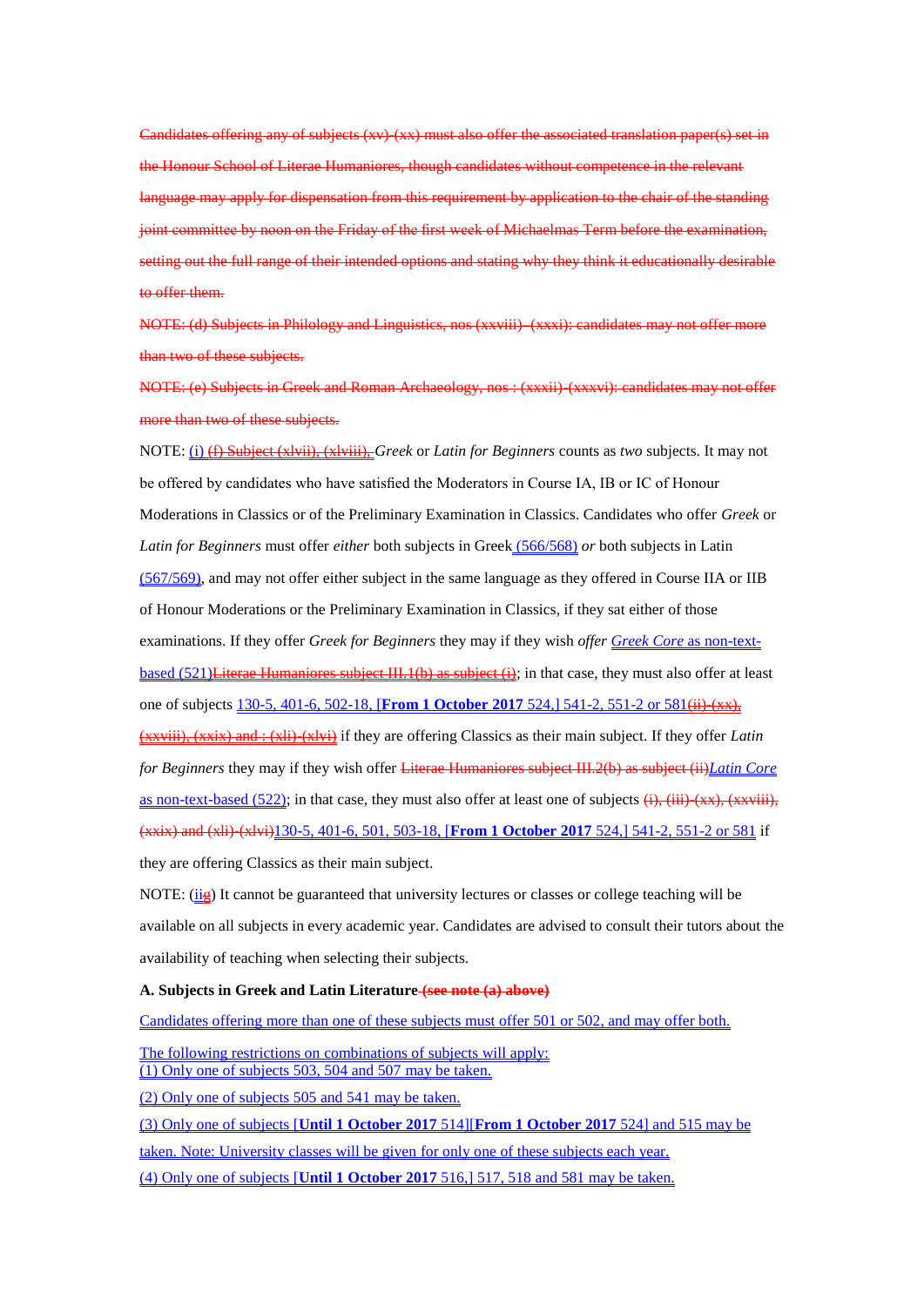Each of subjects 503: *Historiography*, 504: *Lyric Poetry* and 507: *Comedy* will be examined by an extended essay of up to 6,000 words and a one-and-a-half hour translation paper. For each of these subjects, version (a) as specified for the Honour School of Literae Humaniores is the only version available to candidates who have satisfied the Moderators in Course IA, IB or IC of Honour Moderations in Classics or of the Preliminary Examination in Classics. **Candidates offering one of these subjects who are also offering a dissertation on a topic in their Oriental language should consult the chair of the standing joint committee for Classics and Oriental Studies about the timing of submission of the dissertation.**

(i)501: *Greek Literature of the 5th Century BCCore* . O(one paper of three hours (commentary and essay) with an additional paper (one-and-a-half hours) of translation. **Honour School of** Literae Humaniores, subject III. 1]

(ii) 502: *Latin Literature of the 1st Century BCCore*. O (one paper of three hours (commentary and essay) with an additional paper (one-and-a-half hours) of translation) **[Honour School of** Literae Humaniores, subject III. 2].

(iii) (See note (b) above) Either (a) 503: *Historiography*. This subject may not be combined with 504 or 507. **Honour School of Literae Humaniores, subject III. 31 or (b)** 

504:  $\left\langle \rightarrow \right\rangle$ *Lyric Poetry*. This subject may not be combined with 503 or 507. **Honour School of** Literae Humaniores, subject III. 4] or

(c) Comedy [Honour School of Literae Humaniores, subject III. 7].

(iv) Either (a) 505: *Early Greek Hexameter Poetry*. This subject may not be combined with 541. [Honour School of Literae Humaniores, subject III. 5] or (b)

Homer, Iliad [Honour Moderations in Classics, Course IA, paper 1; this option may not be offered by candidates who have satisfied the Moderators in Course IA, IB, IC or IIB of Honour Moderations in Classics]

(v)506: *Greek Tragedy [Honour School of Literae Humaniores, subject III. 6]* 507: *Comedy*. This subject may not be combined with 503 or 504.

(vi)508: *Hellenistic Poetry [Honour School of Literae Humaniores, subject III. 8]*

(vii)509: *Cicero*. This subject may not be combined with 410. [Honour School of Literae Humaniores, subject III. 9]

(viii)510: *Ovid [Honour School of Literae Humaniores, subject III. 10]*

(ix)511: *Latin Didactic [Honour School of Literae Humaniores, subject III. 11]*

(x)512: *Neronian Literature [Honour School of Literae Humaniores, subject III. 12]*

(xi)513: *Euripides,* Orestes*: papyri, manuscripts, text [Honour School of Literae Humaniores, subject III. 13]*

(xii) Either (a)[**Until 1 October 2017** 514: *Seneca,* Agamemnon*: manuscripts, text, interpretation*][**From 1 October 2017** 524: *Seneca,* Medea*: manuscripts, text, interpretation*]. This subject may not be combined with 515.

or (b)515: *Catullus: manuscripts, text, interpretation*. This subject may not be combined with [**Until 1 October 2017** 514][**From 1 October 2017** 524].[Honour School of Literae Humaniores, subject III. 14]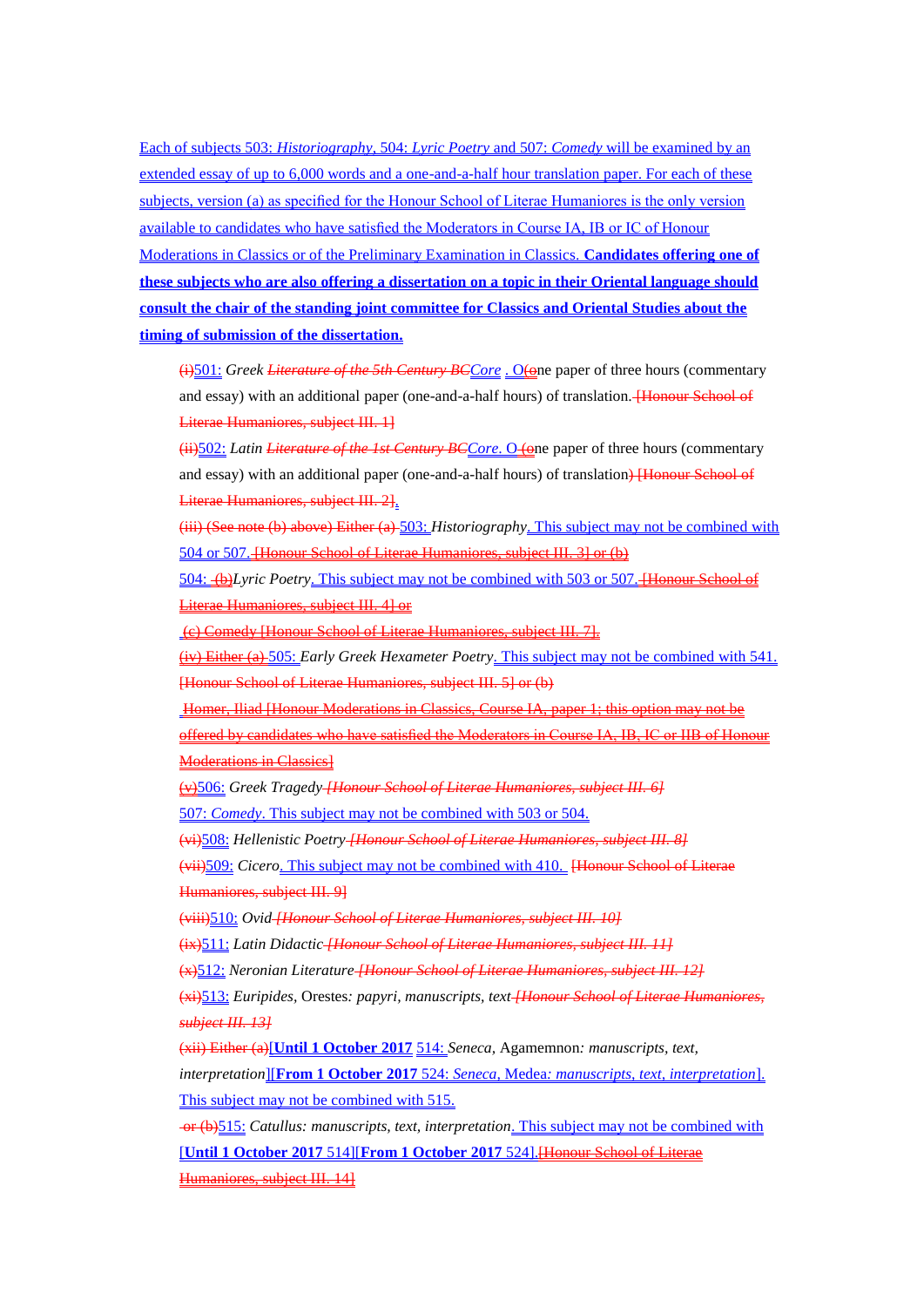University classes will be given for only one of these options each year.

(xiii) Virgil, Aeneid [Honour Moderations in Classics, Course IA, paper 2; this option may not be offered by candidates who have satisfied the Moderators in Course IA, IB, IC or IIA of Honour Moderations in Classics]

(xiv) Either (a) [**Until 1 October 2016** 516: *The Conversion of Augustine*. This subject may not be combined with 517, 518 or 581.] Honour School of Literae Humaniores, subject III. 15 (a)] Or (b) 517: *Byzantine Literature*. This subject may not be combined with [**Until 1 October 2016** 516,] 518 or 581. Honour School of Literae Humaniores, subject III. 15 (c)]

518: *Modern Greek Poetry*. This subject is available only to candidates offering 501 Greek Core who are not offering Greek or Latin for Beginners. It may not be combined with [**Until 1 October 2016** 516,] 517 or 581.

541: *Homer,* Iliad [Honour Moderations in Classics, Course IA, paper 1]. This option may not be offered by candidates who have satisfied the Moderators in Course IA, IB, IC or IIB of Honour Moderations in Classics. It may not be combined with 505.

542: *Virgil,* Aeneid [Honour Moderations in Classics, Course IA, paper 2]. This option may not be offered by candidates who have satisfied the Moderators in Course IA, IB, IC or IIA of Honour Moderations in Classics.

Or (c)581: *The Latin Works of Petrarch* [Honour School of Classics and Modern Languages, subject 6,7 (xiv) (*d*)]. This subject may not be combined with [**Until 1 October 2017** 516,] 517 or 518.

**Or (d) Modern Greek Poetry [Honour School of Literae Humaniores, subject III. 15 (c) This subject is available only to candidates offering subject (i) Greek Literature of the 5th Century BC who are not offering (xxxviii), (xxxix) Greek or Latin for Beginners.**

**B. Subjects in Greek and Roman History (see note (c) above)**

Candidates offering more than one of these subjects must offer at least one of 401-6; those offering more than three of these subjects must offer at least two of 401-6 and may not offer more than two of [**Until 1 October 2017** 407-13][**From 1 October 2017** 407-14]. Candidates offering any of subjects 401-6 must also offer the associated translation paper(s) set in the Honour School of Literae Humaniores, though candidates without competence in the relevant language may apply to the chair of the Joint Standing Committee for dispensation from this requirement by noon on the Friday of the first week of Michaelmas Term before the examination, setting out the full range of their intended options and stating why they think it educationally desirable to offer them.

(xv)401: *The Early Greek World and Herodotus' Histories: 650 to 479 BC [HONOUR SCHOOL OF LITERAE HUMANIORES, SUBJECT I. 1]* (xvi)402: *Thucydides and the Greek World: 479 to 403 BC [HONOUR SCHOOL OF LITERAE HUMANIORES, SUBJECT I. 2]*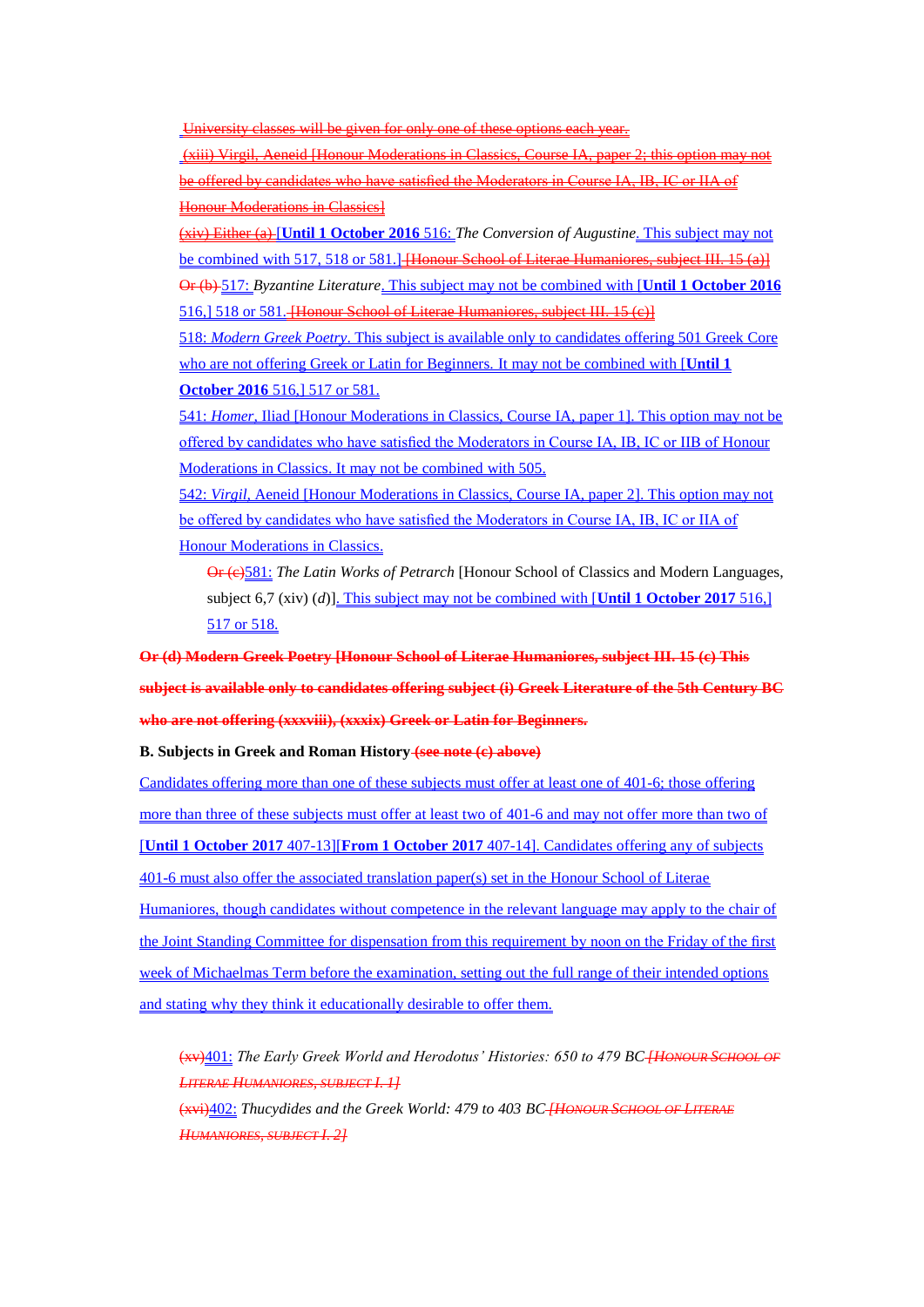(xvii)403: *The End of the Peloponnesian War to the Death of Philip II of Macedon: 403 to 336 BC [HONOUR SCHOOL OF LITERAE HUMANIORES, SUBJECT I. 3]*

(xviii)404: *Polybius, Rome and the Mediterranean: 241–146 BC [HONOUR SCHOOL OF LITERAE HUMANIORES, SUBJECT I. 4]*

(xix)405: *Republic in Crisis: 146–46 BC [HONOUR SCHOOL OF LITERAE HUMANIORES, SUBJECT I. 5]*

(xx)406: *Rome, Italy and Empire from Caesar to Claudius: 46 BC to AD 54 [Honour School of Literae Humaniores, subject I. 6]*

(xxi)407: *Athenian Democracy in the Classical Age [Honour School of Literae Humaniores, subject I. 7]*

(xxii)408: *Alexander the Great and his Early Successors (336 BC -302 BC) [Honour School of Literae Humaniores, subject I. 8]*

(xxiii)409: *The Hellenistic World: Societies and Cultures c.300–100 BC [HONOUR SCHOOL OF LITERAE HUMANIORES, SUBJECT I. 9]*

(xxiv)410: *Cicero: Politics and Thought in the Late Republic*. This subject may not be combined with 509. **Honour School of Literae Humaniores, subject I. 101** 

(xxv)411: *Politics, Society and Culture from Nero to Hadrian [Honour School of Literae Humaniores, subject I. 11]*

(xxvi)412: *Religions in the Greek and Roman World (c.31 BC – AD 312) [Honour School of Literae Humaniores, subject I. 12]*

(xxvii)413: *Sexuality and Gender in Greece and Rome [Honour School of Literae Humaniores, subject I. 13]*

[**From 1 October 2017** 414: *The Conversion of Augustine*]

**C. Subjects in Philology and Linguistics (see note (d) above)**

Candidates may not offer more than two of these subjects.

(xxviii)551: *Greek Historical Linguistics [Honour School of Literae Humaniores, subject V. 1].* (xxix)552: *Latin Historical Linguistics [Honour School of Literae Humaniores, subject V. 2].* (xxx)553: *General Linguistics and Comparative Philology [Honour School of Literae Humaniores, subject V. 3].*

(xxxi)554: *Comparative Philology: Indo–European, Greek and Latin* [Honour School of Literae Humaniores, subject V. 4]. This subject may not be offered by candidates who offered the paper *Historical Linguistics and Comparative Philology* (paper VI. F. 1 under Honour Moderation in Classics, Course IA) for their First Public Examination.

**D. Subjects in Greek and Roman Archaeology (see note (e) above)**

Candidates may not offer more than two of these subjects.

(xxxii)601: *The Greeks and the Mediterranean World c.950 BC – 500 BC* [Honour School of Literae Humaniores, subject IV.1]

(xxxiii)602: *Greek Art and Archaeology, c.500–300 BC [HONOUR SCHOOL OF LITERAE HUMANIORES, SUBJECT IV.2]*